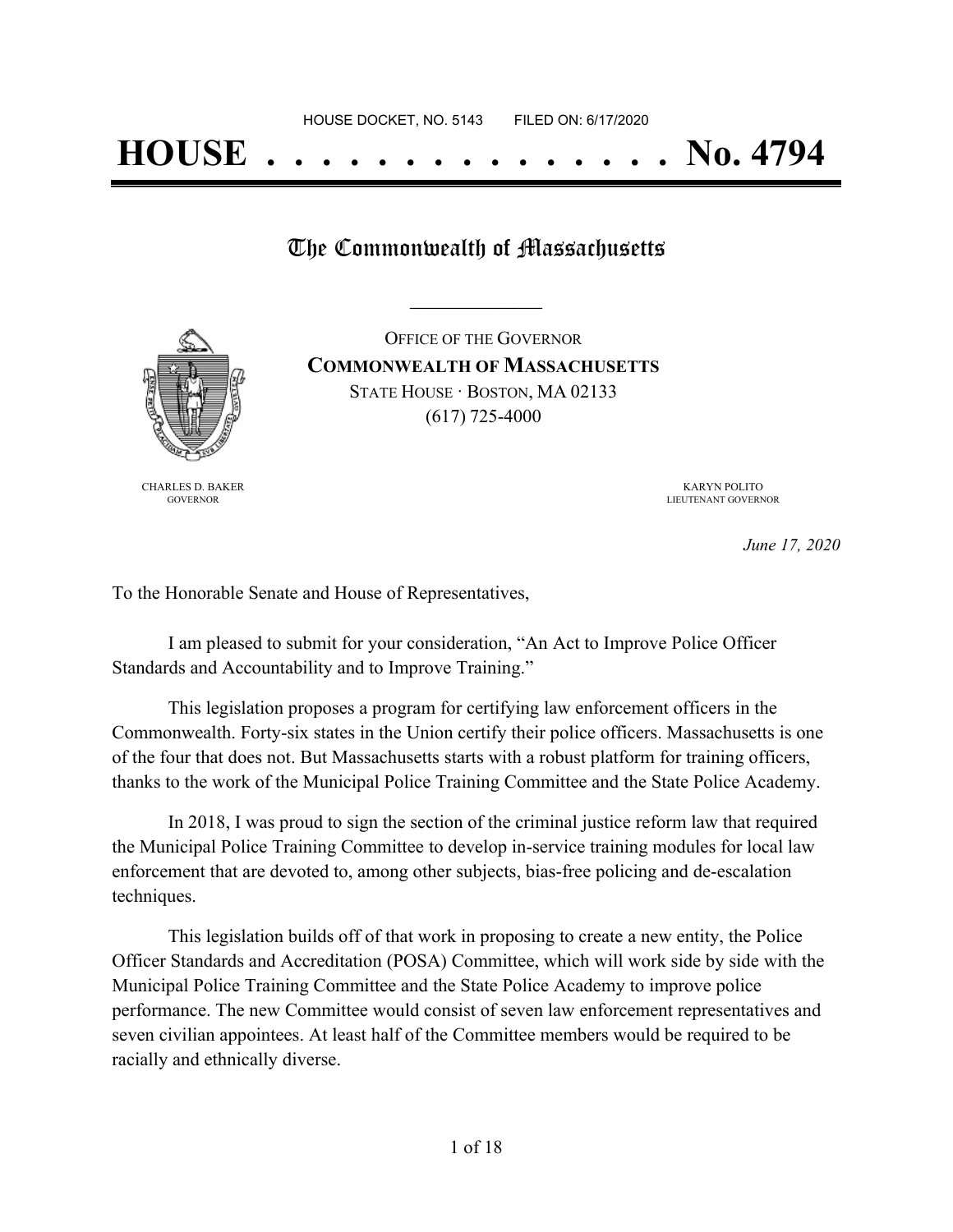This new Committee would certify every law enforcement officer in the Commonwealth, and would ensure that those officers' training and misconduct records are available both to the Committee and to those officers' current and future employers, improving accountability. The new Committee would also be required to maintain a database of all certified officers, including each officer's training record and misconduct infractions that have been confirmed after investigation. Members of the public would be able to access certain information about individual police officers (such as the officer's certification status and any confirmed misconduct infractions) upon request.

The POSA Committee would also be charged with developing and approving a standard background investigation for any existing officer applying for a new job, including a check of both the POSA database and the National Decertification Index. Certifications would last for three years after the initial phase-in period, and officers would be required to meet annual training requirements in order to be re-certified.

The legislation would also establish a process under which officers could lose their certification for certain types of misconduct that have been found to have occurred, either by a court or by the officer's employer. For example, a conviction of a felony would result in decertification, as would a sustained finding of excessive use of force that includes a chokehold or similar vascular restraint or that results in serious bodily injury, or a sustained finding of conduct that would constitute a hate crime. For other infractions, or for a pattern of misconduct, the POSA Committee would have the discretion to consider decertification, suspension of certification, or a reprimand of an officer.

This legislation also proposes a program of incentives to encourage police officers to take more advanced training beyond the training required for all officers. Examples of the courses that the MPTC would have to make available for this incentive include foreign language proficiency, advanced domestic and sexual violence response, and advanced de-escalation techniques. Three levels of financial incentives are proposed, which would not roll forward from year to year.

This bill makes law enforcement more accountable for their conduct and provides the public with direct insight into officers' performance history which not only creates greater transparency in law enforcement but also gives departments greater ability to hire or promote only qualified applicants. Taken together, these measures enhance public safety by giving police departments greater ability to employ only offices with the most up-to-date, community-oriented policing skills that best serve the public. I urge your prompt enactment of this legislation.

Respectfully submitted,

Charles D. Baker, *Governor*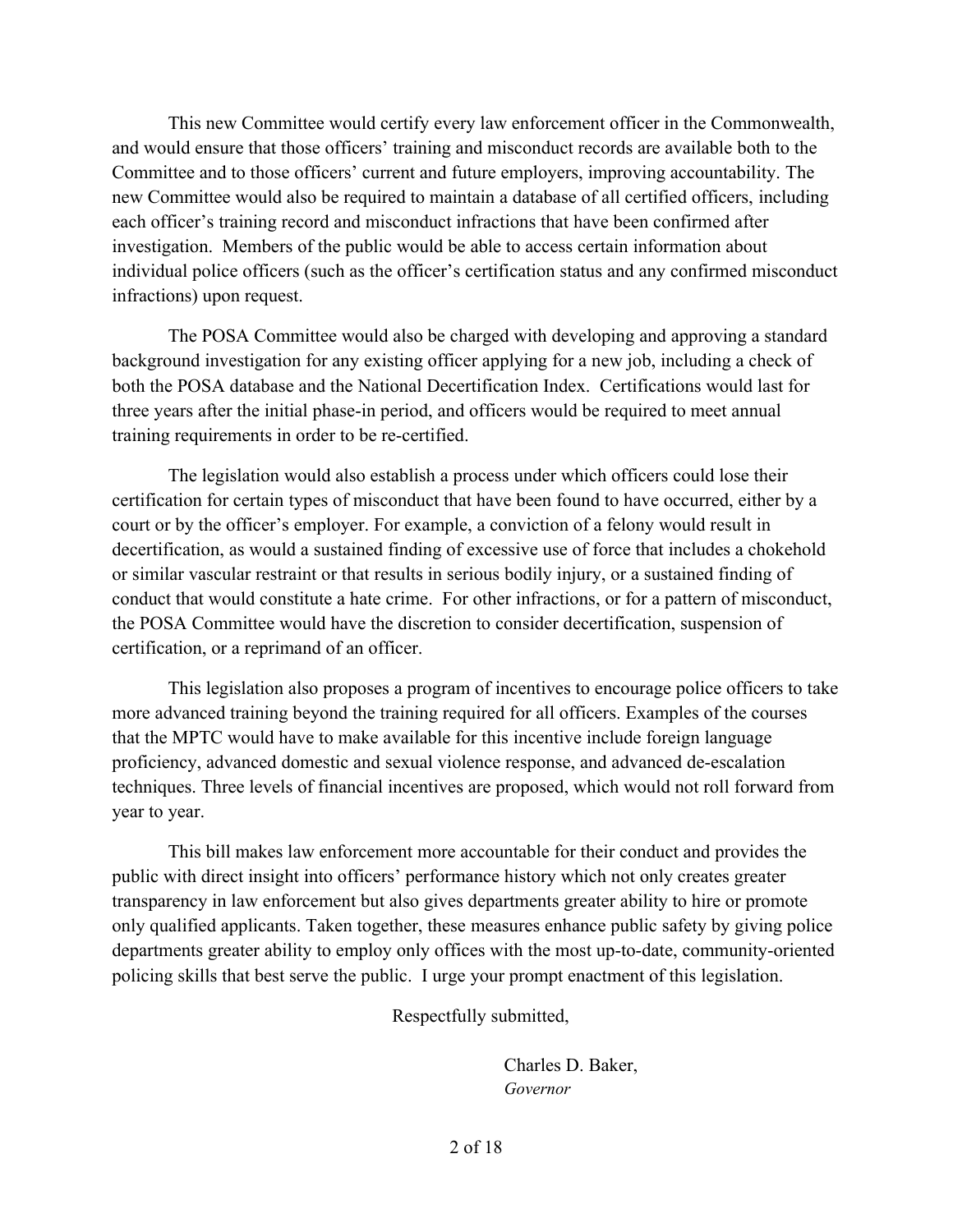## The Commonwealth of Massachusetts

**In the One Hundred and Ninety-First General Court (2019-2020) \_\_\_\_\_\_\_\_\_\_\_\_\_\_\_**

**\_\_\_\_\_\_\_\_\_\_\_\_\_\_\_**

An Act to improve police officer standards and accountability and to improve training.

*Whereas,* The deferred operation of this act would tend to defeat its purpose, which is to set standards and increase transparency and accountability for the conduct of law enforcement officers, it is hereby declared to be an emergency law, necessary for the immediate preservation of the public safety and convenience.

Be it enacted by the Senate and House of Representatives in General Court assembled, and by the authority *of the same, as follows:*

1 SECTION 1. Section 116 of chapter 6 of the General Laws, as appearing in the 2018

2 Official Edition, is hereby amended by striking out the fourth paragraph and inserting in place

3 thereof the following 6 paragraphs:-

| 4 | The committee shall set policies and standards for the training of the following, in         |
|---|----------------------------------------------------------------------------------------------|
| 5 | accordance with applicable laws and regulations, including the training mandated by sections |
| 6 | 116A to 116D, inclusive, of this chapter, section 36C of chapter 40, sections 96B and 97B of |
| 7 | chapter 41 and section 24M of chapter 90:                                                    |
| 8 | (i) municipal police officers and candidates for such appointment;                           |

9 (ii) Massachusetts Bay Transportation Authority transit police officers, and candidates 10 for such appointment;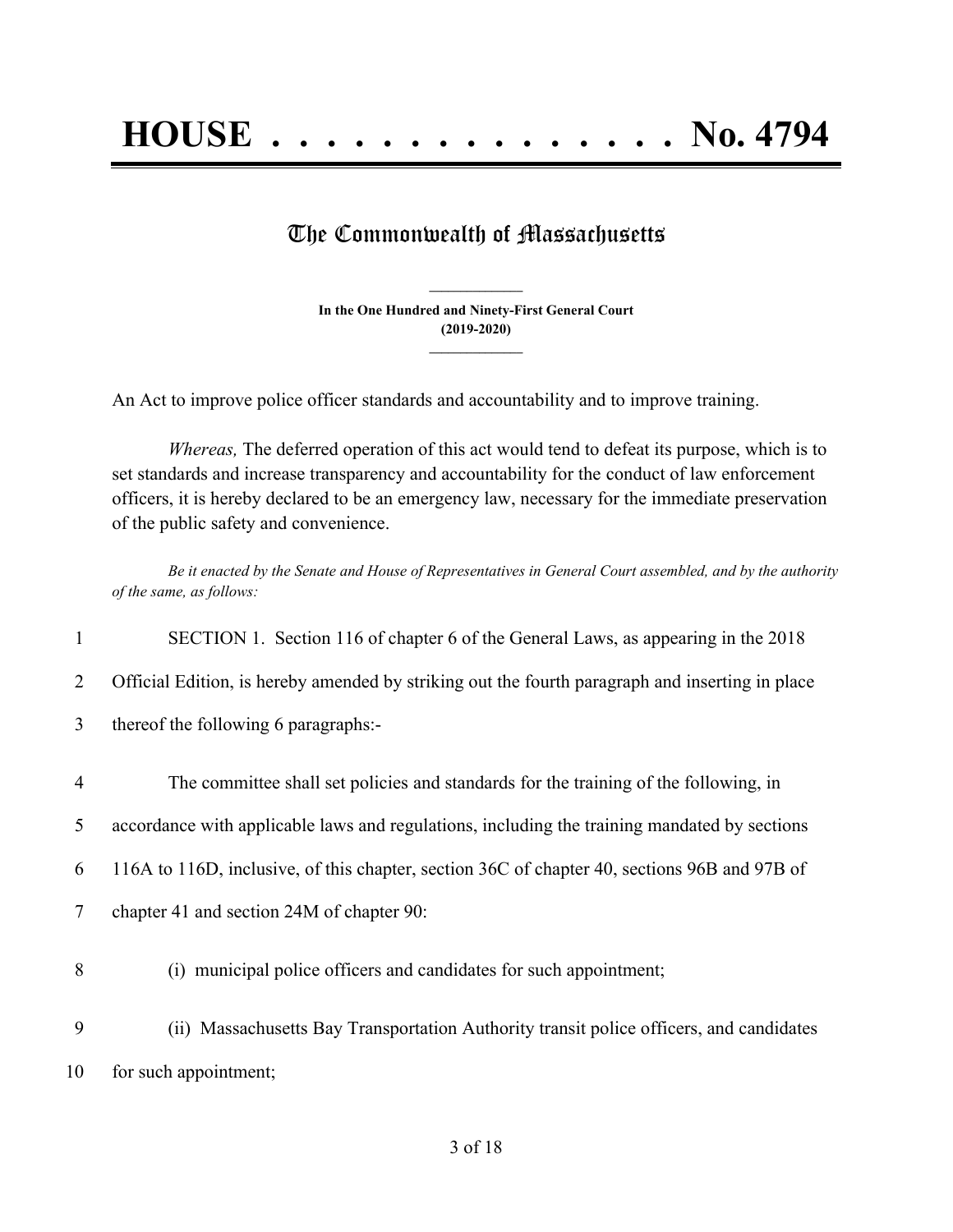| 11 | (iii) police officers of the department of law enforcement within the executive office of          |
|----|----------------------------------------------------------------------------------------------------|
| 12 | environmental affairs, and candidates for such appointment;                                        |
| 13 | (iv) University of Massachusetts police officers, and candidates for such appointment;             |
| 14 | (v) Campus police officers attending committee-approved academies or training                      |
| 15 | programs; and                                                                                      |
| 16 | (vi) deputy sheriffs, appointed pursuant to section 3 of chapter 37, performing police             |
| 17 | duties and functions.                                                                              |
| 18 | The committee shall set policies and standards for background investigations for all               |
| 19 | persons appointed to committee-certified academies and initial appointments of those persons,      |
| 20 | which investigations shall require at a minimum verification against the National Decertification  |
| 21 | Index, as defined in section 220, and the database maintained by the police officer standards and  |
| 22 | accreditation committee, as described in subsection (b) of section 223.                            |
| 23 | The committee shall maintain records of training for all law enforcement officers, as              |
| 24 | defined in section 220, issue confirmation of satisfactory completion of training, and provide for |
| 25 | extensions or waivers of training requirements for good cause and maintain records of any such     |
| 26 | extension or waiver and the reason. The committee shall provide records of completion of           |
| 27 | training to the police officer standards and accreditation committee pursuant to subsection (b) of |
| 28 | section 223.                                                                                       |
| 29 | The committee shall identify training requirements and develop guidance for meeting                |
| 30 | those requirements through trainings provided by the committee or other independent                |
| 31 | educational entities.                                                                              |
|    |                                                                                                    |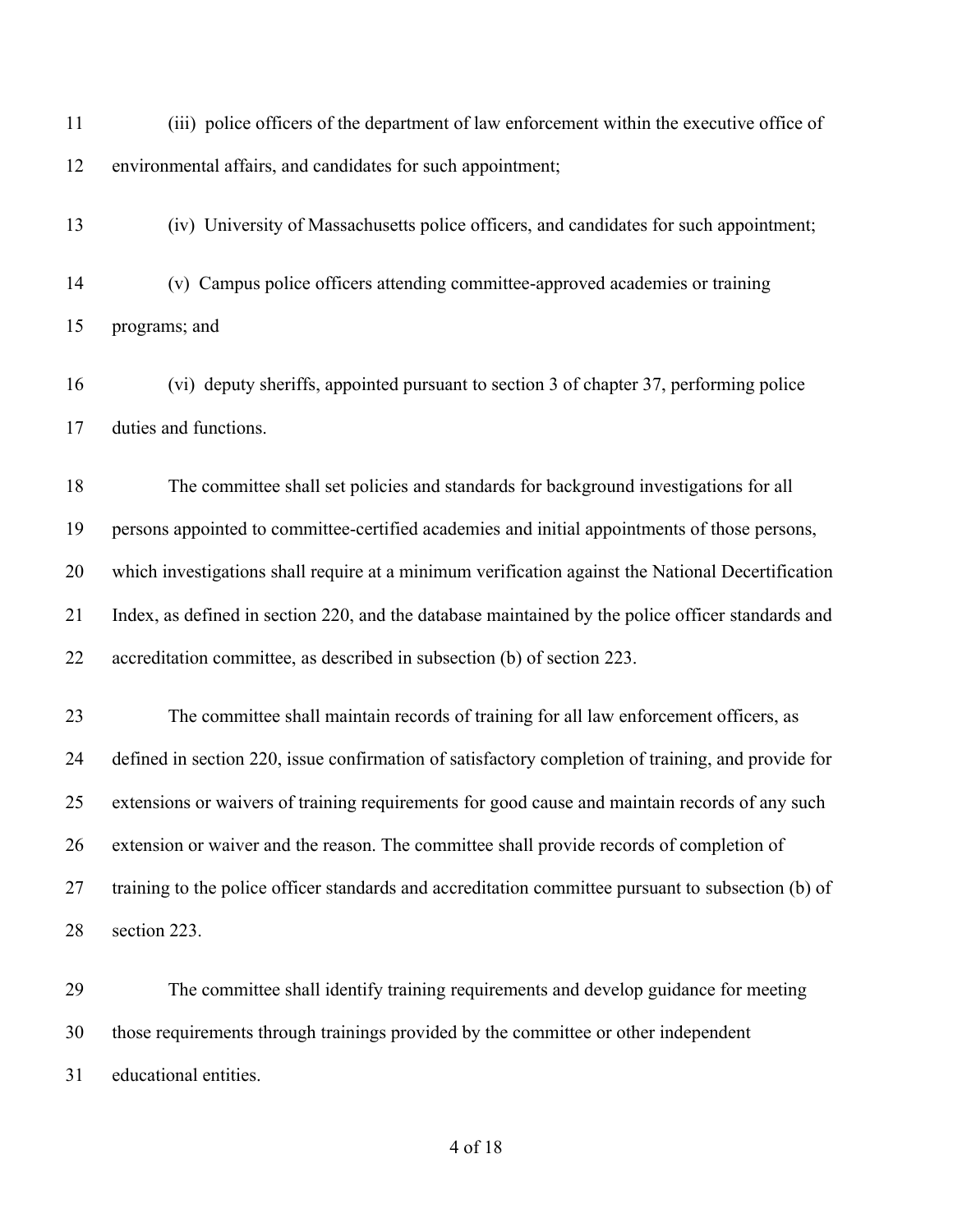The committee shall review and recommend to the secretary of public safety and security an annual appropriation for the administration of the committee, as well as for the operations of a headquarters and regional training centers, and for the delivery of standardized training at the centers.

 The committee may promulgate regulations pursuant to chapter 30A as necessary to implement sections 116 through 118.

 SECTION 2. Said chapter 6 of the General Laws is hereby amended by inserting after section 116G, as so appearing, the following section:-

 Section 116H. In addition to any benefits received pursuant to section 108L of chapter 41, any certified law enforcement officer shall also be eligible to receive each fiscal year a bonus for exceeding the minimum training requirements established by the municipal police training committee.

 The benefits made available under this section shall be conditioned on the successful completion of eligible coursework as determined by the municipal police training committee established in section 116. The committee shall establish by regulation the curriculum of courses that may result in a bonus under this section, and may either offer such courses itself, or establish a process by which independent educational institutions can be accredited for providing such courses. Such courses shall be in addition to, and not in place of, course work that is a part of an officer's annual in-service training requirement as determined by the committee. The courses may cover such subjects as the committee deems appropriate, but shall at a minimum cover:

 (i) Proficiency in a foreign language relevant to police work in the jurisdiction in which the individual licensed officer is employed;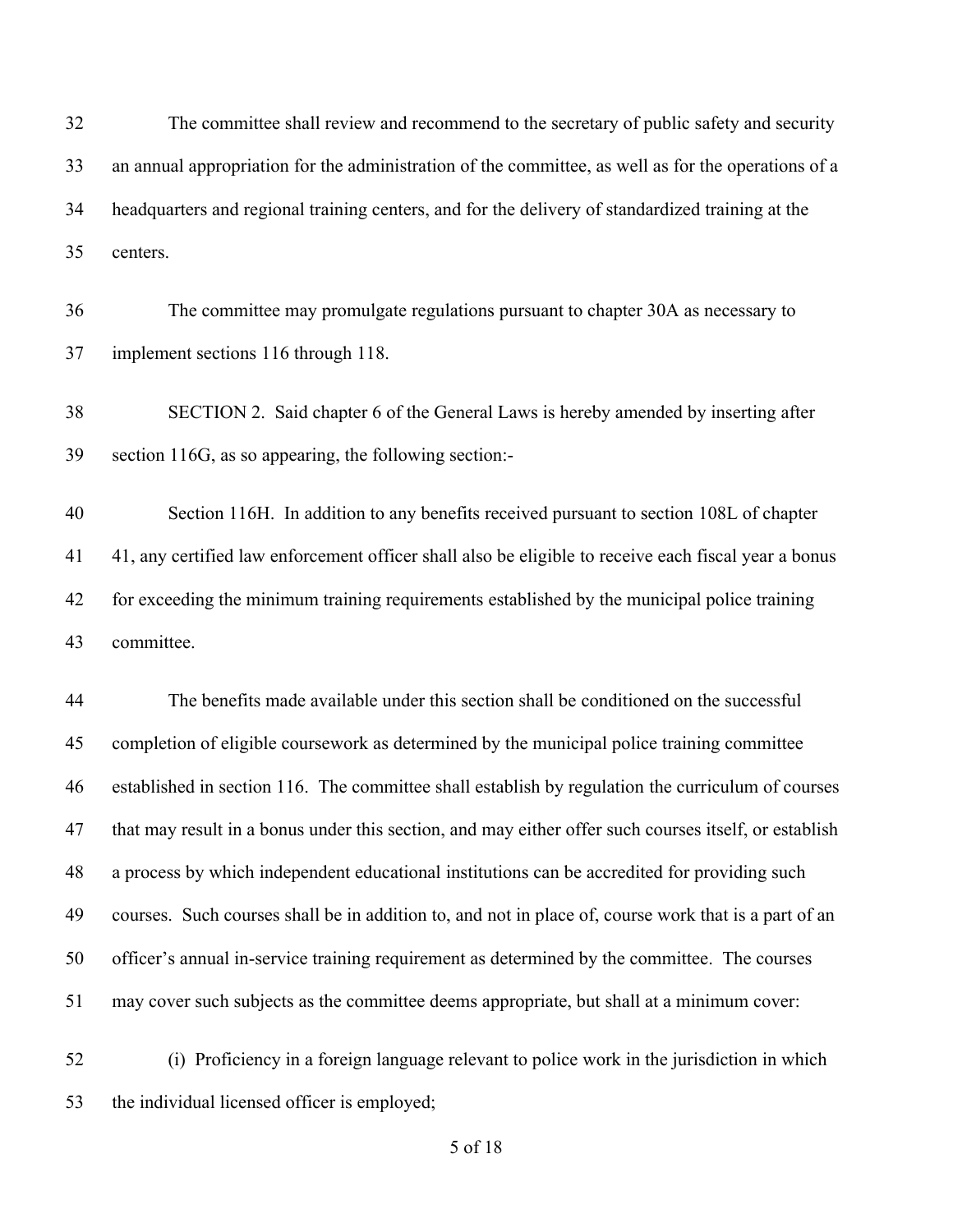| 54 | (ii) Advanced first aid;                                                                     |
|----|----------------------------------------------------------------------------------------------|
| 55 | (iii) Advanced domestic violence and sexual violence training;                               |
| 56 | (iv) Advanced de-escalation techniques;                                                      |
| 57 | (v) Narcotics training;                                                                      |
| 58 | (vi) Advanced training in bias-free policing.                                                |
| 59 | Annual base salary increases shall be awarded in the following increments per level of       |
| 60 | achievement:                                                                                 |
| 61 | Level 1 \$1,000                                                                              |
| 62 | Level 2 \$2,500                                                                              |
| 63 | Level 3 \$5,000                                                                              |
| 64 | The committee shall determine what courses or sequences of courses will result in            |
| 65 | attainment of the foregoing levels. A bonus shall be paid by the public employer, payable in |
|    |                                                                                              |

level in one fiscal year.

 The committee shall establish quality guidelines, including, but not limited to, standards and review processes, for courses that are eligible for bonuses under this section. The committee

biweekly increments, for the remainder of the fiscal year upon completion of the coursework

required for such bonus, and shall be paid for coursework completed during that fiscal year, but

shall not roll forward to subsequent fiscal years. Officers may not receive credit in a fiscal year

for courses completed in a prior fiscal year, and may not receive an incentive for re-taking a

course the officer has previously taken. Officers may not receive payment for more than one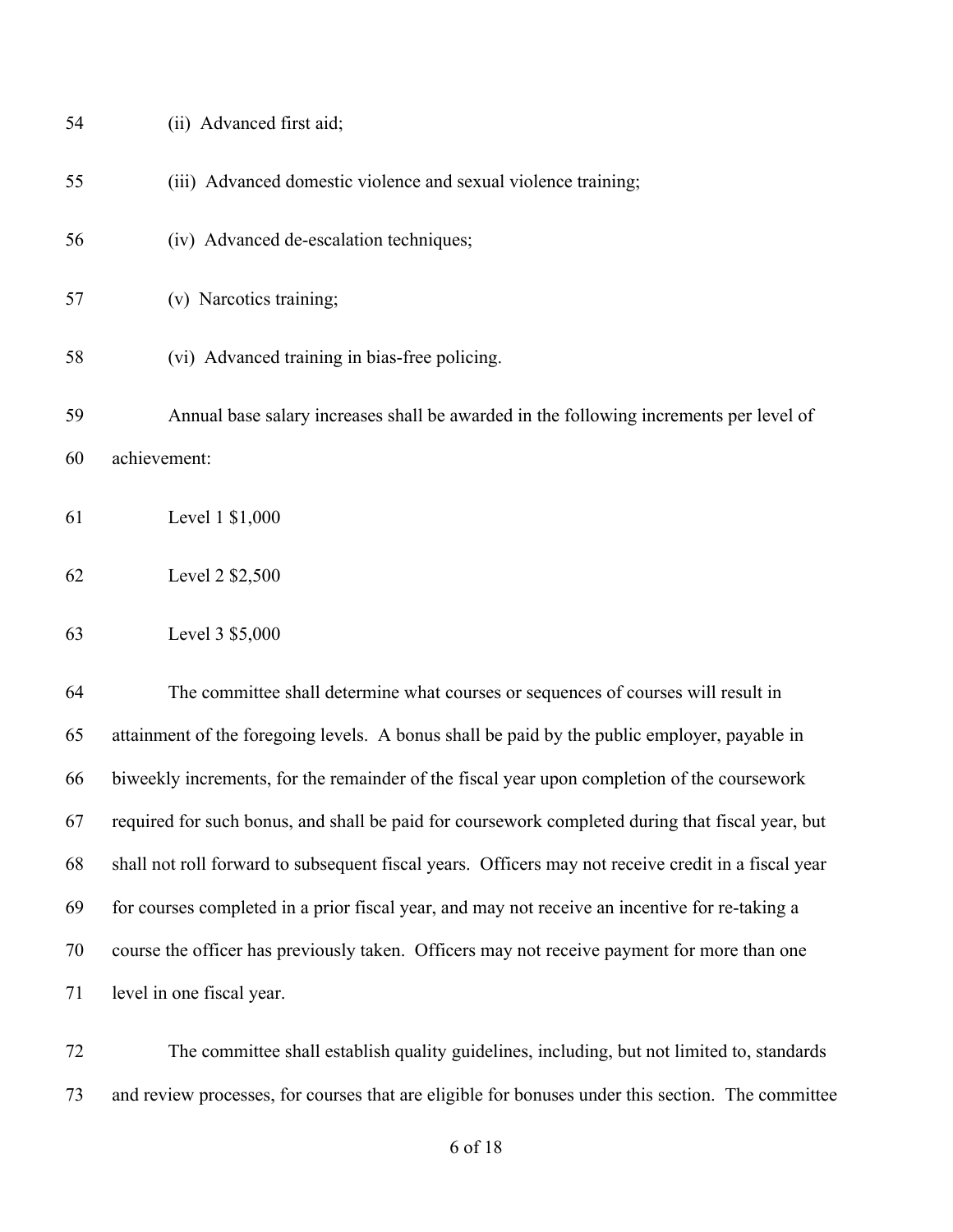| 74 | shall certify annually that any independent educational institution offering the courses meets or    |
|----|------------------------------------------------------------------------------------------------------|
| 75 | exceeds the academic standards established by the above-mentioned guidelines. The committee          |
| 76 | shall consult with the department of higher education as part of its certification process for any   |
| 77 | independent educational institution.                                                                 |
| 78 | The committee shall establish a program of qualifying course offerings not later than                |
| 79 | June 1 of each calendar year.                                                                        |
| 80 | This section shall apply to law enforcement officers employed by the Commonwealth and                |
| 81 | to any law enforcement officer employed by any city or town that accepts the provisions of this      |
| 82 | section. For purposes of this section, "law enforcement officer" shall be defined according to       |
| 83 | section 220.                                                                                         |
| 84 | SECTION 3. Said chapter 6 of the General Laws is hereby amended by inserting after                   |
| 85 | section 219 the following 5 sections:-                                                               |
| 86 | Section 220. For purposes of sections 220 through 224, the following terms shall have                |
| 87 | the following meanings:                                                                              |
| 88 | "Appointing authority" shall mean the person or agency with authority to appoint a law               |
| 89 | enforcement officer.                                                                                 |
| 90 | "Law enforcement officer" or "officer" shall mean any person performing police                       |
| 91 | functions or duties and appointed to: a municipal police department; the state police, the office of |
| 92 | law enforcement within the executive office of environmental affairs; the Massachusetts Bay          |
| 93 | Transportation Authority transit police, the University of Massachusetts system police; or any       |
| 94 | person performing such functions and duties and appointed to serve as a special state police         |
|    |                                                                                                      |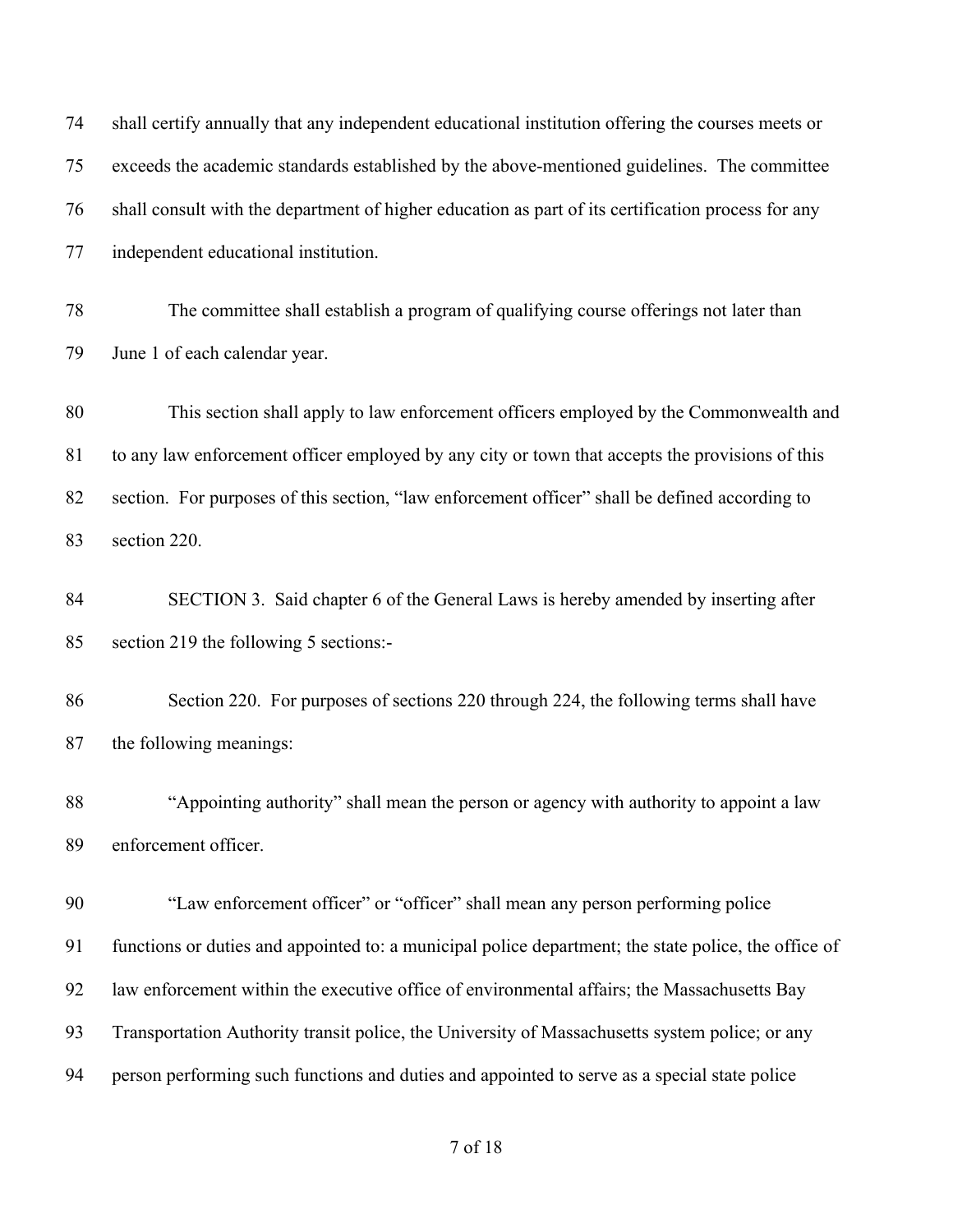officer pursuant to sections 56 through 68 of chapter 22C, or as a deputy sheriff pursuant to section 3 of chapter 37.

 "Municipal police training committee" or "MPTC" shall mean the committee established in section 116.

 "National Decertification Index" shall mean the national registry of certificate or license revocation actions related to officer misconduct as reported by participating state government agencies.

 "Police officer standards and accreditation committee" or "committee" shall mean the committee established in section 221.

 "Sustained internal affairs complaint" shall mean a finding by an appointing authority that an officer has violated the appointing authority's rules, policy, procedure, or committed other misconduct or improper action, based upon findings of fact resulting from an investigation conducted pursuant to the appointing authority's formal process of internal control and discipline, and from which finding there is no further right to appeal within the appointing authority.

 Section 221. There shall be a police officer standards and accreditation committee within the executive office of public safety and security. There shall be 14 members of said committee as follows: the colonel of state police or their designee, the commissioner of the Massachusetts Bay Transportation Authority transit police or their designee, the commissioner of police of the city of Boston or their designee, 1 chief of police selected by the Massachusetts Chiefs of Police Association, 1 law enforcement officer selected by the Massachusetts Association of Minority Law Enforcement Officers, 1 law enforcement officer below the rank of sergeant appointed by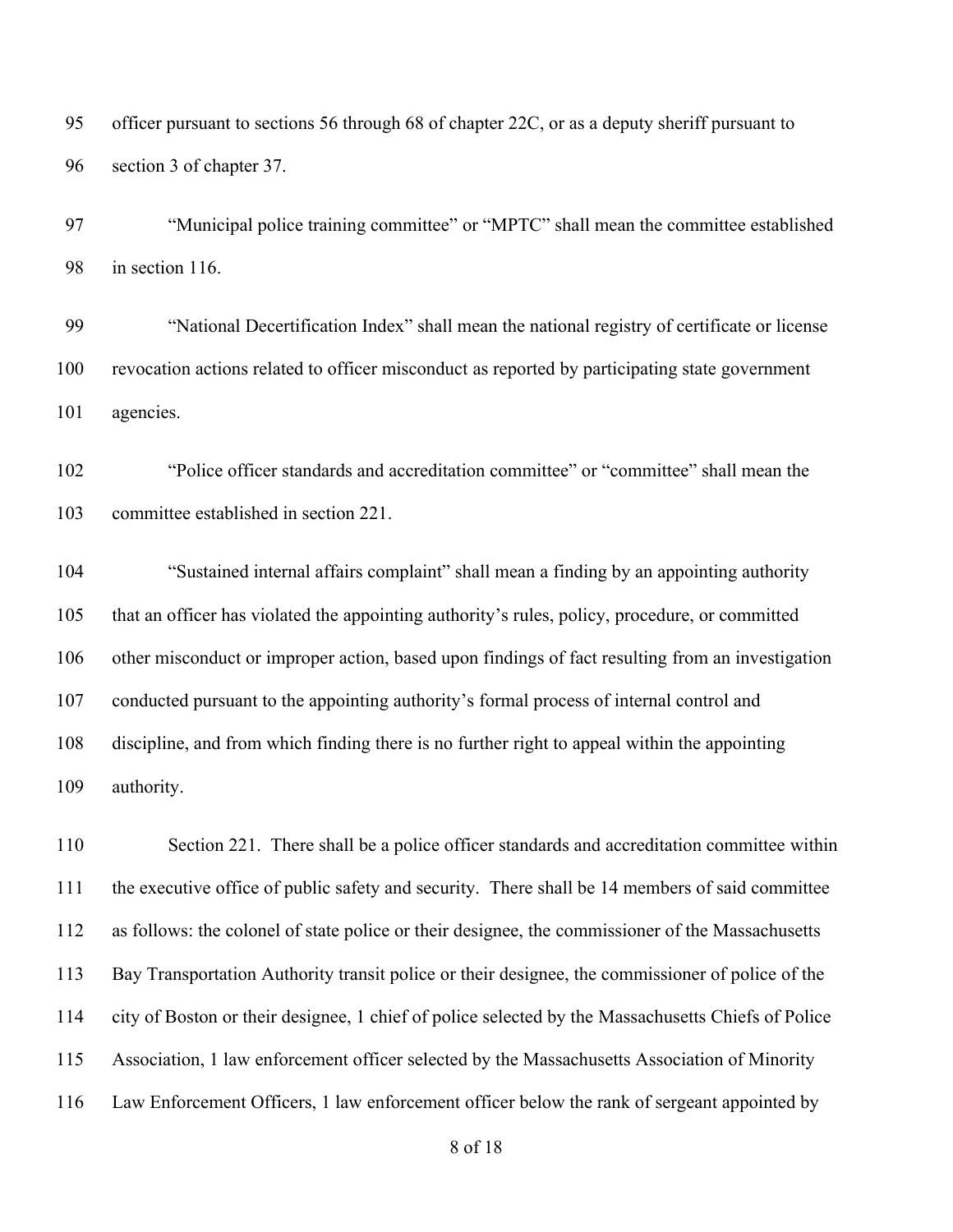the Governor, 1 law enforcement officer of any rank appointed to a department in western Massachusetts appointed by the Governor, the attorney general or their designee, and 6 non-law enforcement individuals appointed by the Governor. Not fewer than 7 of the members shall be from groups eligible under the definition of "minority business enterprise" appearing in section 121 58 of chapter 7. All such appointments shall be for terms of 3 years with their successors appointed in a like manner.

 The Governor shall appoint a chairperson of the committee. The secretary of public safety and security shall appoint an executive director of the committee, with the approval of the Governor. The position of executive director shall be classified in accordance with section 45 of chapter 30 and the salary shall be determined in accordance with section 46C of said chapter 30.

127 Section 222. The police officer standards and accreditation committee shall have the power to certify, renew, revoke, or otherwise modify the certification of any law enforcement officer pursuant to sections 223 and 224. The committee shall have the power to promulgate regulations pursuant to chapter 30A as necessary to implement sections 223 and 224.

- Section 223. (a) No person shall be appointed as a law enforcement officer unless certified by the police officer standards and accreditation committee.
- (b) A person who completes an MPTC-certified academy or training program, or the training programs prescribed by chapter 22C, shall be certified by the police officer standards and accreditation committee.
- (c) The committee shall maintain a database containing the following records for each law enforcement officer certified: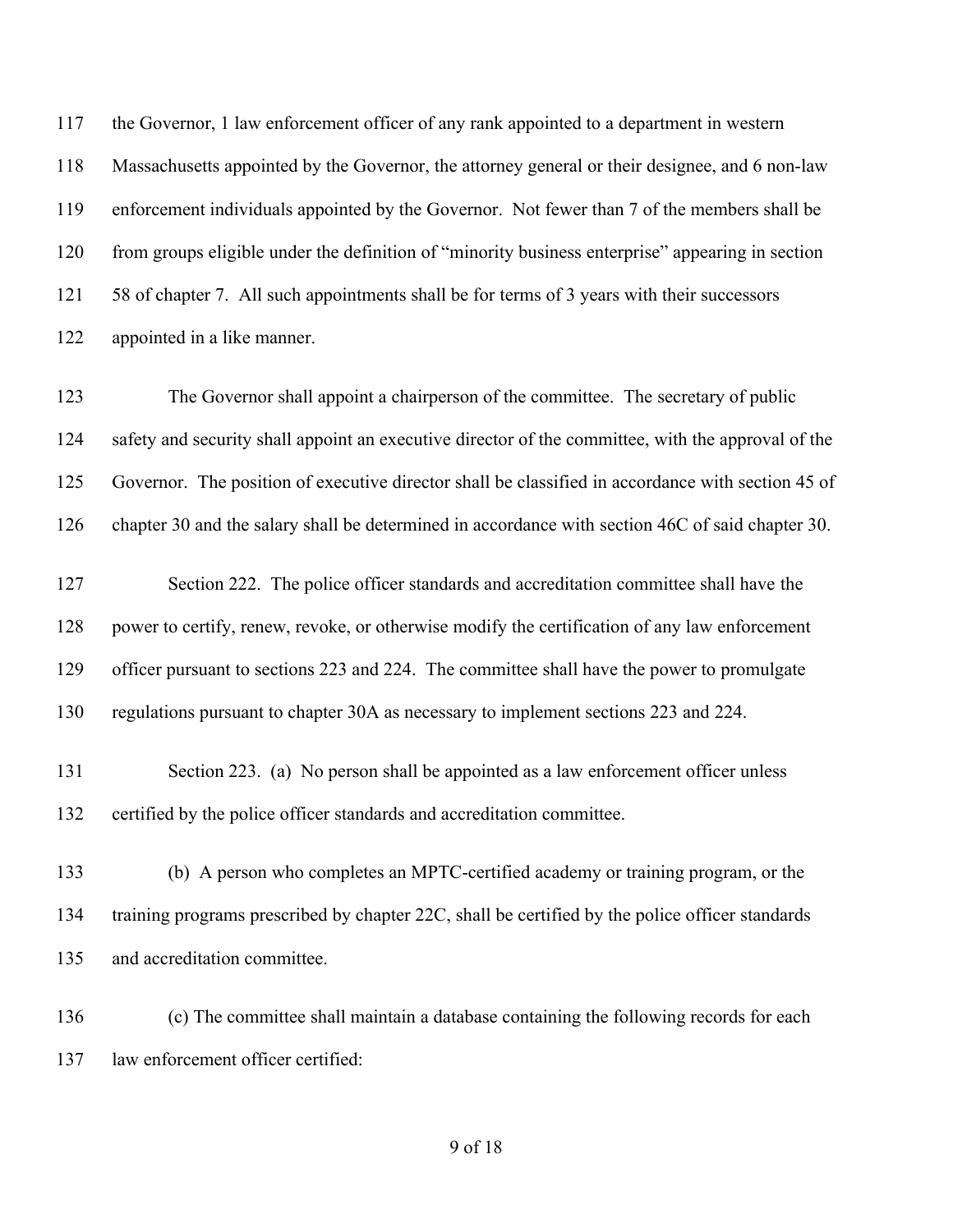(1) the dates of certification, renewal of certification, decertification, suspension of certification, or reprimand;

(2) records of completion of training;

 (3) the date of any separation from employment with an appointing authority, and the nature of the separation, including but not limited to suspension, resignation, retirement, and termination.

 (4) the reason for any separation from employment, including but not limited to whether the separation was based on misconduct, or whether the separation occurred while the appointing authority was conducting an investigation of the certified individual for a violation of an 147 appointing authority's rules, policy, procedure, or other misconduct or improper action;

148 (5) the date of any criminal conviction and the charge of conviction;

(6) the date of any sustained internal affairs complaint, and the charge sustained.

 All information in the database shall be made available to an appointing authority for the purpose of a background investigation for appointment as a law enforcement officer, and the committee shall set standards for such background investigation for appointments subsequent to the initial appointment. The information in the database shall be a public record as defined in clause twenty-sixth of section 7 of chapter 4.

 The MPTC shall report to the committee the information described in paragraph (2). Each appointing authority shall report to the committee the information described in paragraphs (3) through (6). The committee shall prescribe the manner, form, and frequency with which this information shall be provided by the MPTC and each appointing authority.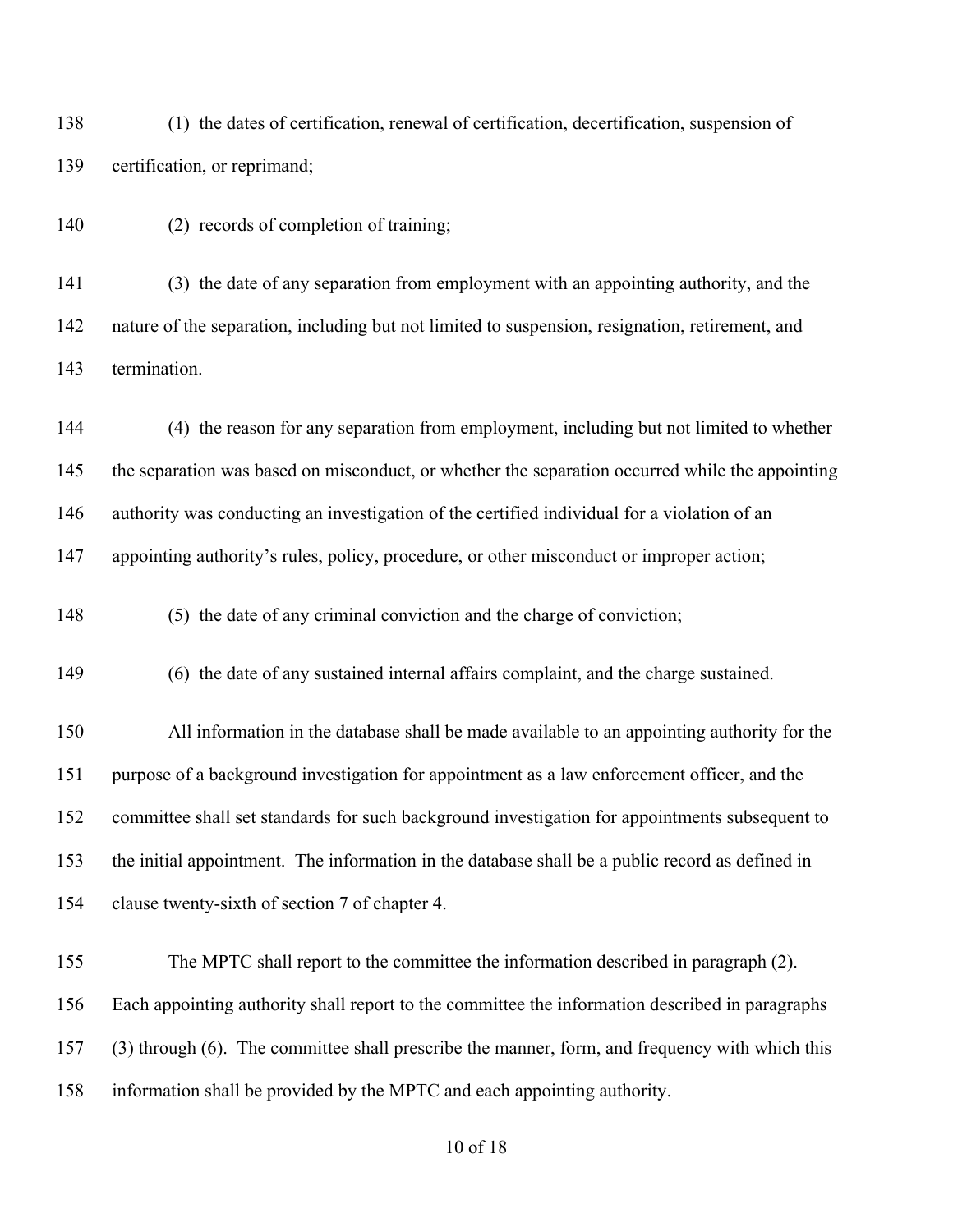(d) The police officer standards and accreditation committee shall determine the form and manner of issuance of a certification. A certification shall expire three years after the date of issuance.

 (e) Each person who is certified as a law enforcement officer shall, prior to the date of expiration of the certification, renew the certification for the ensuing 3-year period by demonstrating satisfactory completion, over the preceding 3-year period, of 120 total hours of in- service training approved by the MPTC or prescribed pursuant to chapter 22C. The police officer standards and accreditation committee shall permit law enforcement officers who have not completed the required in-service training to maintain their certification for good cause shown and upon demonstration by the officer of approval by the MPTC of both a plan for the completion of the in-service training hours and the reasonable amount of time in which to do so. Section 224. (a) The police officer standards and accreditation committee shall revoke a certification if: 173 (1) The certification was issued by administrative error; (2) The certification was obtained through misrepresentation or fraud; (3) The certified officer falsified any document in order to obtain or renew any certification; (4) The certified officer has had a certification or other authorization revoked by another 178 jurisdiction on grounds which would authorize revocation under the provisions of this section;

(5) The certified officer is convicted of a felony;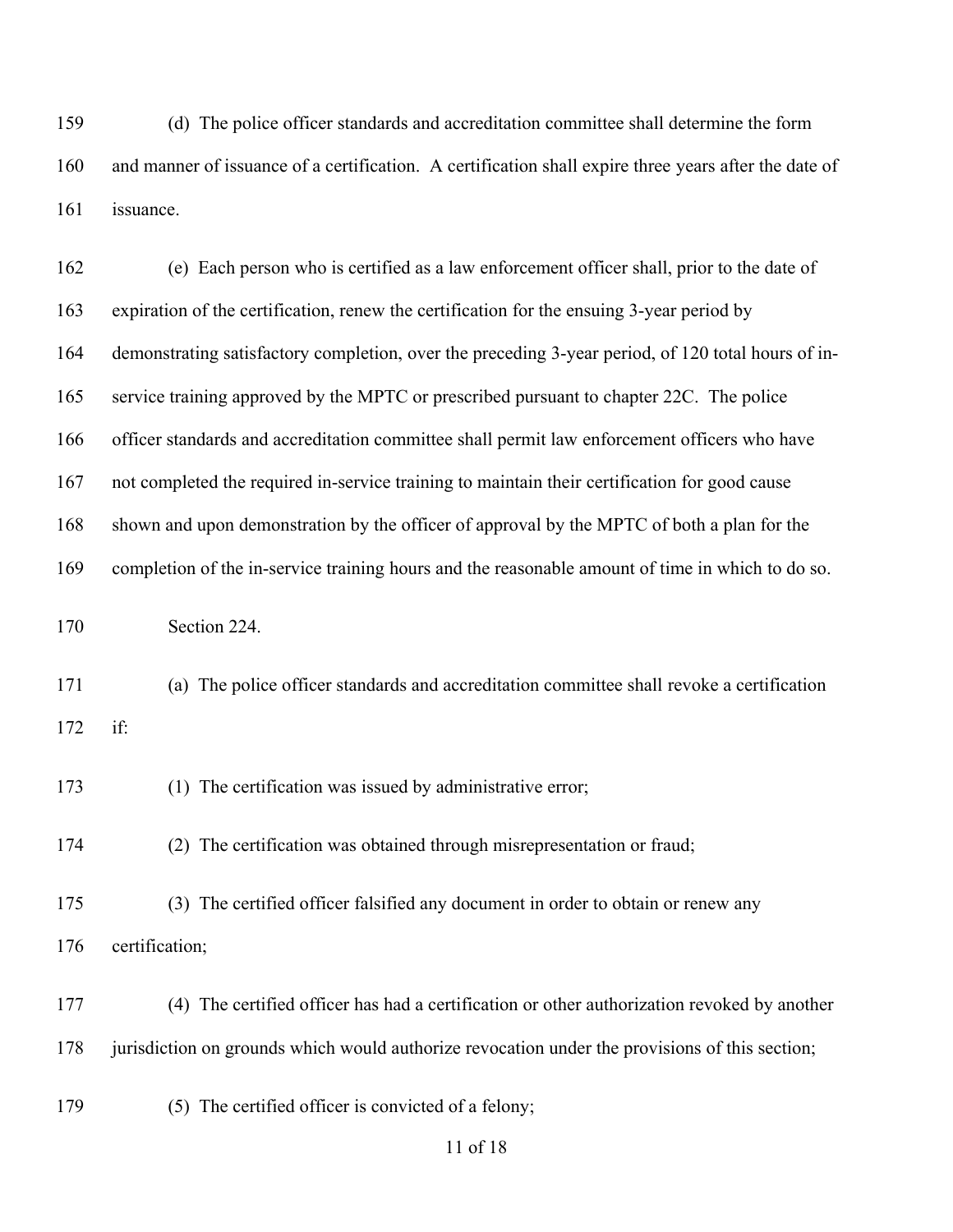(6) The certified officer is found not guilty of a felony by reason of lack of criminal responsibility;

 (7) The certified officer is terminated based upon intentional conduct performed under the color of office to: obtain false confessions; make a false arrest; create or use falsified evidence, including false testimony or destroying evidence to create a false impression; engage in conduct that would constitute a hate crime as defined in section 32 of chapter 22C; or directly or indirectly receive a reward, gift, or gratuity on account of his or her official services;

 (8) The certified officer is convicted of a misdemeanor which would render that officer ineligible for a license to carry a firearm under section 131 of chapter 140;

 (9) The certified officer has a sustained internal affairs complaint based upon conduct consisting of:

 (i) Excessive use of force involving the use of a lateral vascular neck restraint or similar chokehold that restricts free movement of the neck and head;

 (ii) Failing to stop, or to attempt to stop, another law enforcement officer from applying excessive force in the presence of the certified officer;

 (iii) Excessive use of force resulting in serious bodily injury, as defined in section 13K of chapter 265;

- (iv) Conduct that would constitute a hate crime, as defined in section 32 of chapter 22C;
- (v) Intimidation of a witness, as defined in section 13B of chapter 268;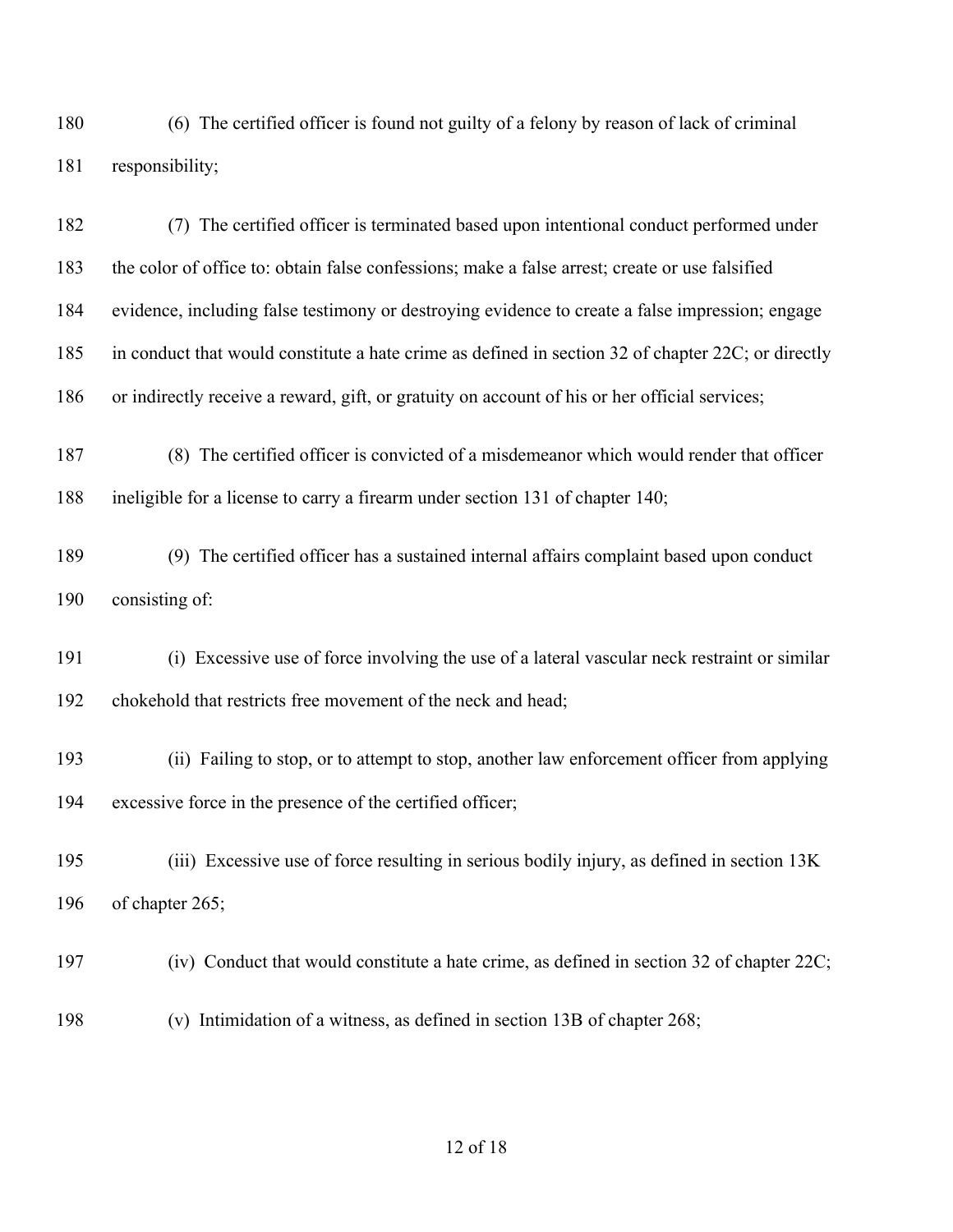(vi) Tampering with a record for use in an official proceeding, as defined in section 13E of chapter 268;

(vi) Perjury, as defined in section 1 of chapter 268; or

 (vii) Files a written police report containing a false statement, knowing the statement to be materially false.

(b) The committee may revoke a certification if:

(1) The certified officer has been convicted of any misdemeanor; or

 (2) The certified officer has repeated sustained internal affairs complaints, for the same or different offenses.

 (c) The committee may require an appointing authority to provide information reasonably necessary to determine whether to initiate revocation proceedings.

 (d) The committee shall conduct revocation proceedings and hearings, and promulgate regulations for such proceedings and hearings, pursuant to chapter 30A. Any revocation hearing shall take place before a panel of the committee composed of 7 members as follows:

(i) 3 members of the committee who are police officers, selected by the chairperson.

(ii) 3 members of the committee who are not police officers, selected by the chairperson.

(iii) 1 member of the bargaining unit to which the officer who is the subject of the

revocation hearing belongs, selected by that officer. The chairperson shall select a member of

the committee if the officer does not select a representative or does not belong to a bargaining

unit.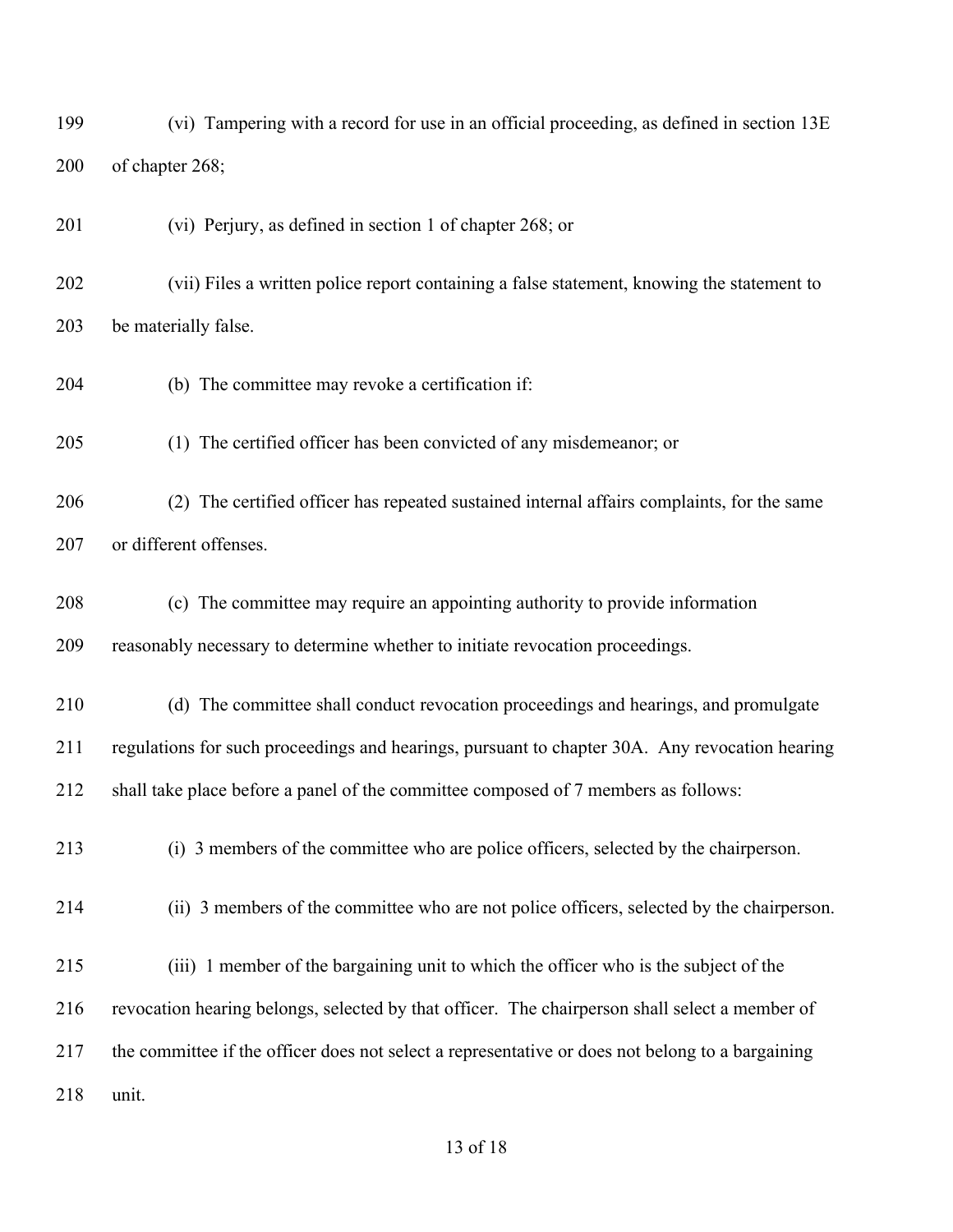Not fewer than 3 of the committee members serving on the panel shall be from groups eligible under the definition of "minority business enterprise" appearing in section 58 of chapter 7.

 (e) The committee shall revoke a certification upon a finding by a preponderance of the evidence, by majority vote of the hearing panel, of any grounds set forth in paragraphs (1) through (9) of subsection (a). Any decision under this subsection shall be appealable pursuant to chapter 30A.

 (f) The committee may revoke or suspend a certification, or issue a reprimand, upon a finding by a preponderance of the evidence, by majority vote of a hearing panel, of any grounds set forth in paragraphs (1) or (2) of subsection (b) and that there is good cause to revoke or suspend a certification or to issue a reprimand. The committee may set conditions including the completion of additional training if a certification is suspended or a reprimand is issued. Any decision under this subsection shall be appealable pursuant to chapter 30A.

 (g) No adverse action taken against a certification by the committee pursuant to this section shall be appealable to the civil service commission established under chapter 31. No employment action taken by an appointing authority that results from a revocation by the committee pursuant to subsection (a) shall be appealable to the civil service commission established under chapter 31.

 (h) The committee shall publish any revocation and findings. The committee shall provide revocation information to the National Decertification Index. No officer may apply for certification after that officer's certification has been revoked pursuant to this section.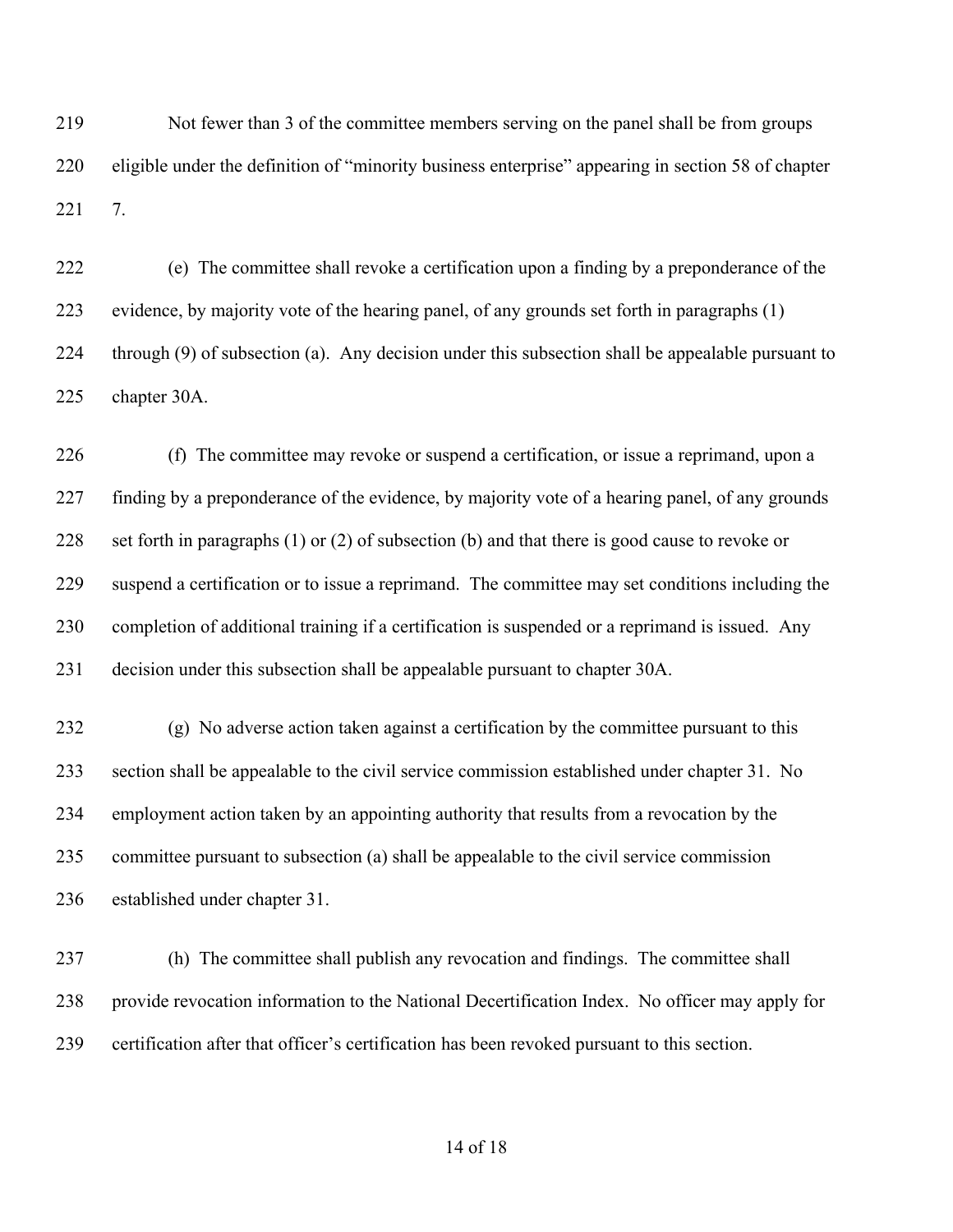| 240 | SECTION 4. Section 18 of chapter 6A of the General Laws, as so appearing is hereby                              |
|-----|-----------------------------------------------------------------------------------------------------------------|
| 241 | amended by inserting, in line 4, after the words, "the municipal police training committee;" the                |
| 242 | following words:- the police officer standards and accreditation committee.                                     |
| 243 | SECTION 5. Section 18 <sup>1</sup> / <sub>2</sub> of said chapter 6A is hereby amended by inserting, in line 9, |
| 244 | after the words, "the municipal police training committee," the following words:- the police                    |
| 245 | officer standards and accreditation committee.                                                                  |
| 246 | SECTION 6. Subsection (c) of section 2 of chapter 31 of the General Laws, as so                                 |
| 247 | appearing, is hereby amended by adding the following words:-, except that the commission shall                  |
| 248 | not have jurisdiction to hear an appeal of a decision by the police officer standards and                       |
| 249 | accreditation committee to take adverse action against the certification of a law enforcement                   |
| 250 | officer under subsections (e) or (f) of section 224 of chapter 6.                                               |
| 251 | SECTION 7. The first paragraph of section 42 of said chapter 31 is hereby amended by                            |
| 252 | adding the following sentence:- The rights under this section shall not be available to a person                |
| 253 | who is the subject of disciplinary action or other employment-related consequences by an                        |
| 254 | appointing authority, as defined in section 220 of chapter 6, that results from decertification                 |
| 255 | under subsection (e) of section 224 of chapter 6.                                                               |
| 256 | SECTION 8. Section 43 of said chapter 31 is hereby amended by adding the following                              |
| 257 | sentence:- The rights under this section shall not be available to a person who is the subject of               |
| 258 | disciplinary action or employment-related consequences by an appointing authority, as defined in                |
| 259 | section 220 of chapter 6, that results from decertification under subsection (e) of section 224 of              |
| 260 | chapter 6.                                                                                                      |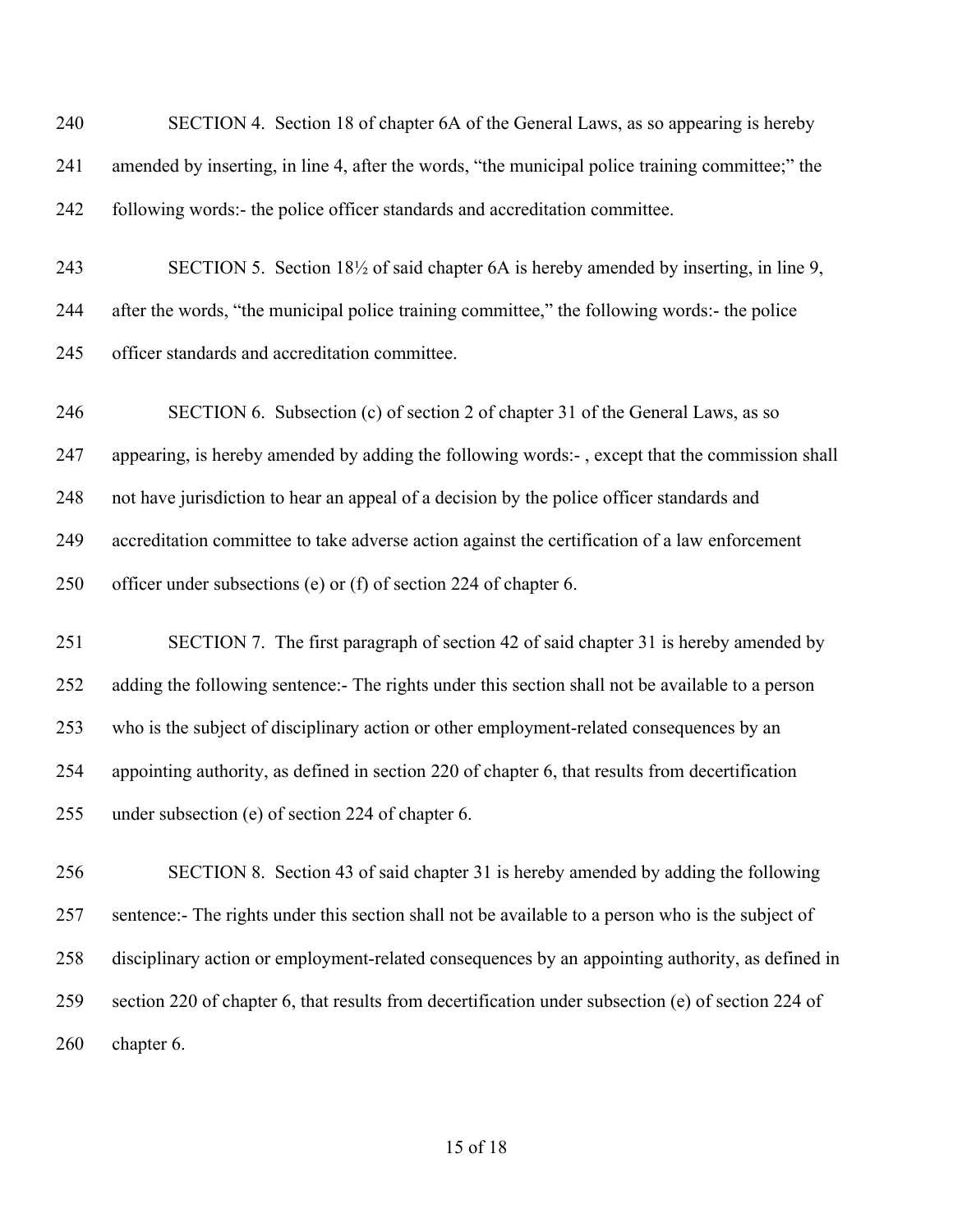SECTION 9. Said section 96B of said chapter 41 is hereby further amended by striking out, in line 30, the words "department of criminal justice training" and inserting thereof the following word:- municipal police training committee.

 SECTION 10: Said section 96B of said chapter 41 is hereby further amended by striking out, in line 24, the word "his" and inserting thereof the following words:- the person's

 SECTION 11. Said section 96B of said chapter 41 is hereby further amended by striking out, in line 32, the word "he" and inserting thereof the following words:- the person.

 SECTION 12. Said section 96B of said chapter 41 is hereby further amended by striking out, in line 34, the word "his" and inserting thereof the following words:- the person.

 SECTION 13. Said section 96B of said chapter 41 is hereby further amended by striking out, in line 39, the word "his" and inserting thereof the following words:- the appointed person.

 SECTION 14. Said section 96B of said chapter 41 is hereby further amended by striking out, in line 43, the word "his" and inserting thereof the following words:- the appointed person's.

 SECTION 15. Notwithstanding section 223 of chapter 6, all law enforcement officers, as defined in section 220, who have completed an municipal police training committee-certified academy or training program, or the training programs prescribed by chapter 22C, on or before effective date of this section, and are appointed as law enforcement officers as of the effective date of this section, shall be certified as of the effective date of this section.

 All law enforcement officers who have completed a reserve training program on or before the effective date of this section shall be certified as of the effective date of this section.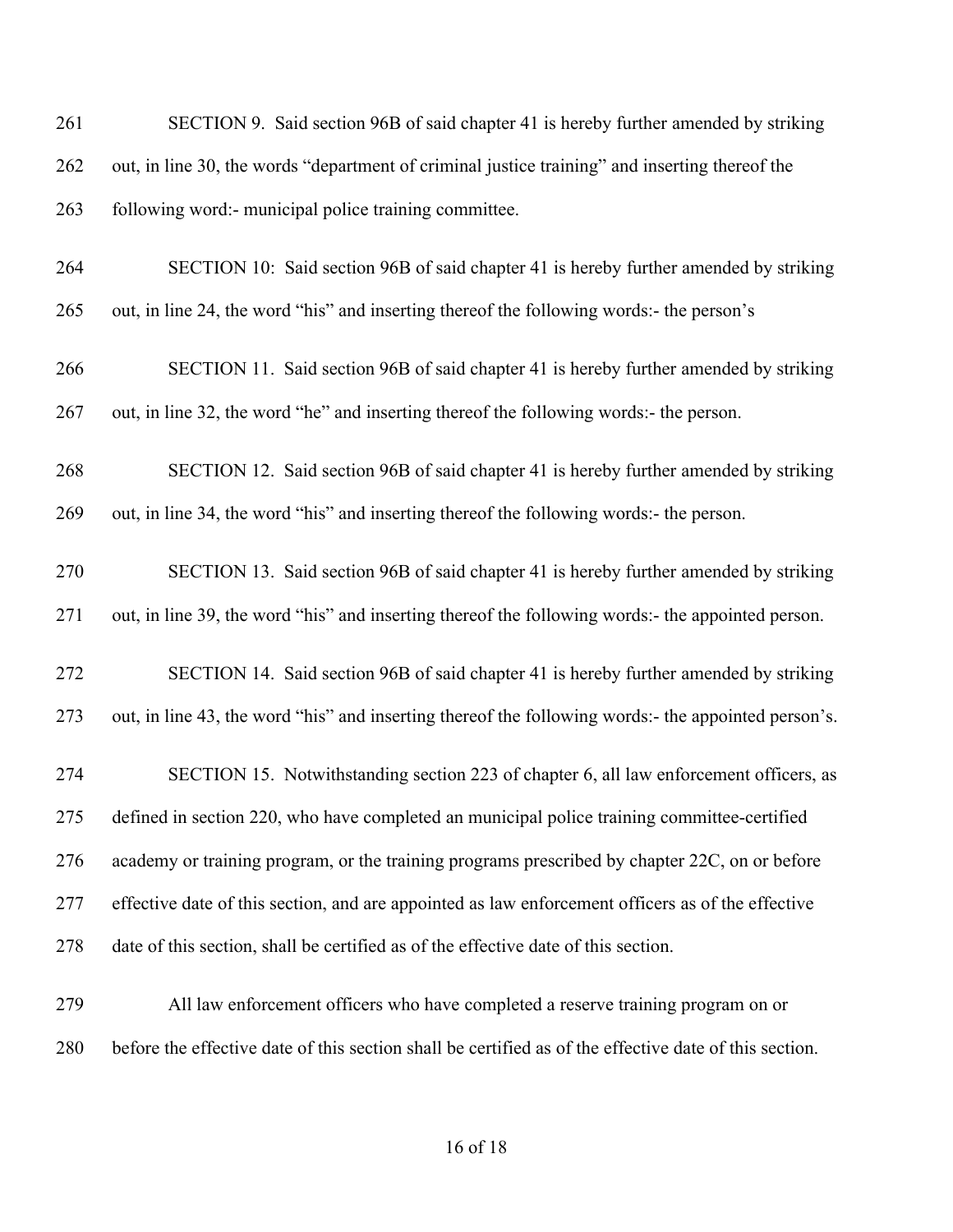Prior to the expiration of that certification the officer shall complete additional training as required by the MPTC or be granted a waiver pursuant to section 96B of chapter 41.

 Any training waiver or exemption granted by the municipal police training committee prior to the effective date of this section shall expire 6 months after the effective date of this section. Any person who has not completed an municipal police training committee-certified academy or training program, or the training programs prescribed by chapter 22C, on or before the effective date of this section, and has been appointed to a law enforcement position as of the effective date of this section, shall not exercise police powers after 6 months after the effective date of this section. Prior to the expiration of this 6-month period, the person may obtain from the municipal police training committee a waiver pursuant to section 96B of chapter 41, or an extension of time necessary to complete training according to a municipal police training committee-approved work plan.

 The certifications of law enforcement officers who have graduated from a municipal police training committee-certified academy or training program, or the training programs prescribed by chapter 22C, who are certified as a result of subsection (c) of chapter 223:

 (a) And whose last names begin with A-H shall expire one year after the effective date of this section;

 (b) And whose last names begin with I-P shall expire two years after the effective date of this section;

 (c) And whose last names begin with Q-Z shall expire three years after the effective date of this section.